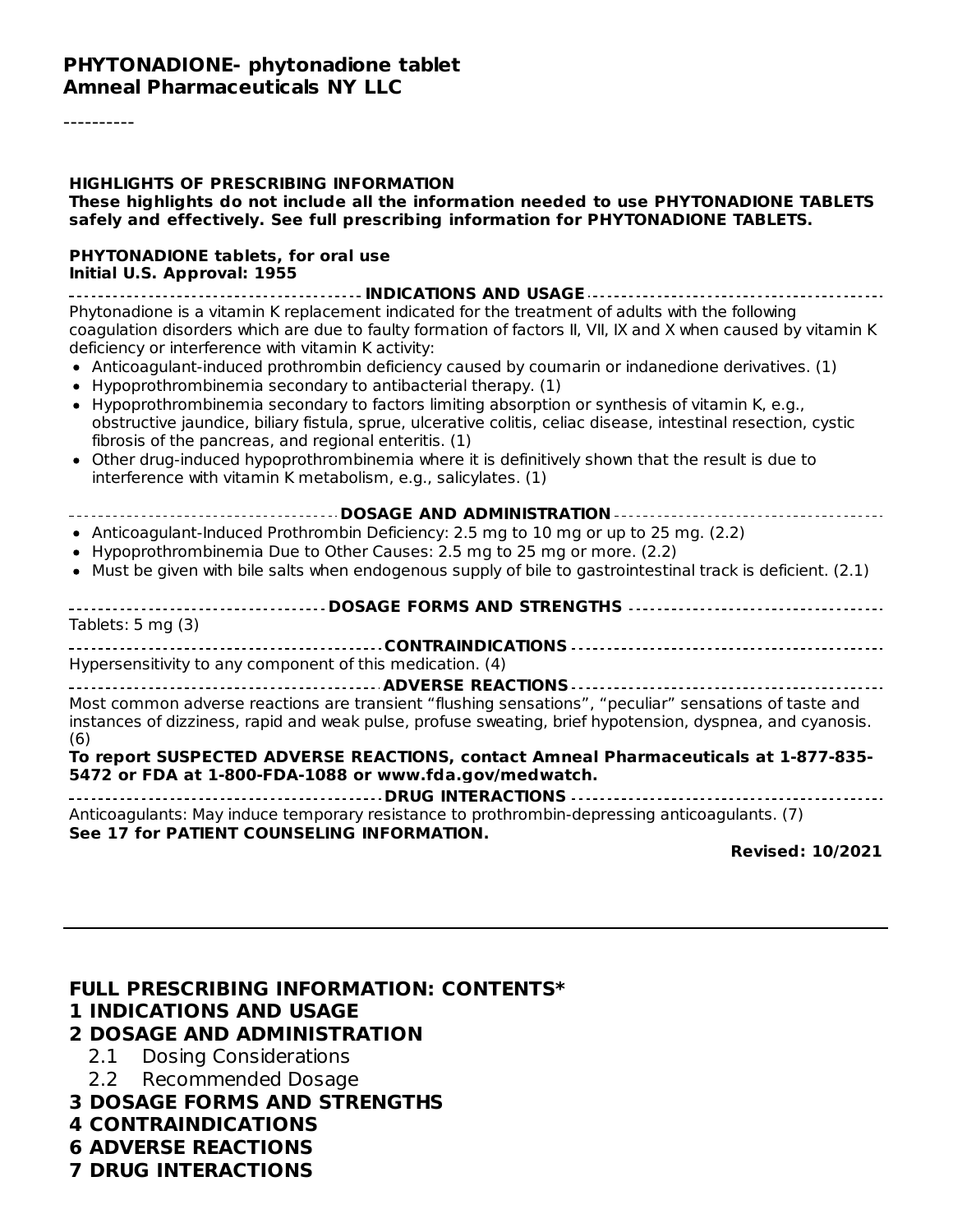#### **8 USE IN SPECIFIC POPULATIONS**

- 8.1 Pregnancy
- 8.2 Lactation
- 8.4 Pediatric Use
- 8.5 Geriatric Use

### **11 DESCRIPTION**

#### **12 CLINICAL PHARMACOLOGY**

- 12.1 Mechanism of Action
- 12.2 Pharmacodynamics
- 12.3 Pharmacokinetics

#### **13 NONCLINICAL TOXICOLOGY**

13.1 Carcinogenesis, Mutagenesis, Impairment of Fertility

### **16 HOW SUPPLIED/STORAGE AND HANDLING**

#### **17 PATIENT COUNSELING INFORMATION**

 $\ast$  Sections or subsections omitted from the full prescribing information are not listed.

### **FULL PRESCRIBING INFORMATION**

### **1 INDICATIONS AND USAGE**

Phytonadione tablets are indicated for the treatment of adults with the following coagulation disorders which are due to faulty formation of factors II, VII, IX and X when caused by vitamin K deficiency or interference with vitamin K activity.

- Anticoagulant-induced hypoprothrombinemia caused by coumarin or indanedione derivatives.
- Hypoprothrombinemia secondary to antibacterial therapy.
- Hypoprothrombinemia secondary to factors limiting absorpsion or synthesis of vitamin K, e.g., obstructive jaundice, biliary fistula, sprue, ulcerative colitis, celiac disease, intestinal resection, cystic fibrosis of the pancrease, and regional enteritis.
- Other drug-induced hypoprothrombinemia where it is definitely shown that the result is due to interference with vitamin K metabolism, e.g., salicylates.

### **2 DOSAGE AND ADMINISTRATION**

### **2.1 Dosing Considerations**

Avoid the oral route when the clinical disorder would prevent proper absorption. Bile salts must be given with the tablets when the endogenous supply of bile to the gastrointestinal tract is deficient. The coagulant effects of phytonadione tablets are not immediate; improvement of international normalized ratio (INR) may take 1 to 8 hours. Interim use of whole blood or component therapy may also be necessary if bleeding is severe.

Phytonadione tablets will not counteract the anticoagulant action of heparin.

When phytonadione tablets are used to correct excessive anticoagulant-induced hypoprothrombinemia, anticoagulant therapy still being indicated, the patient is again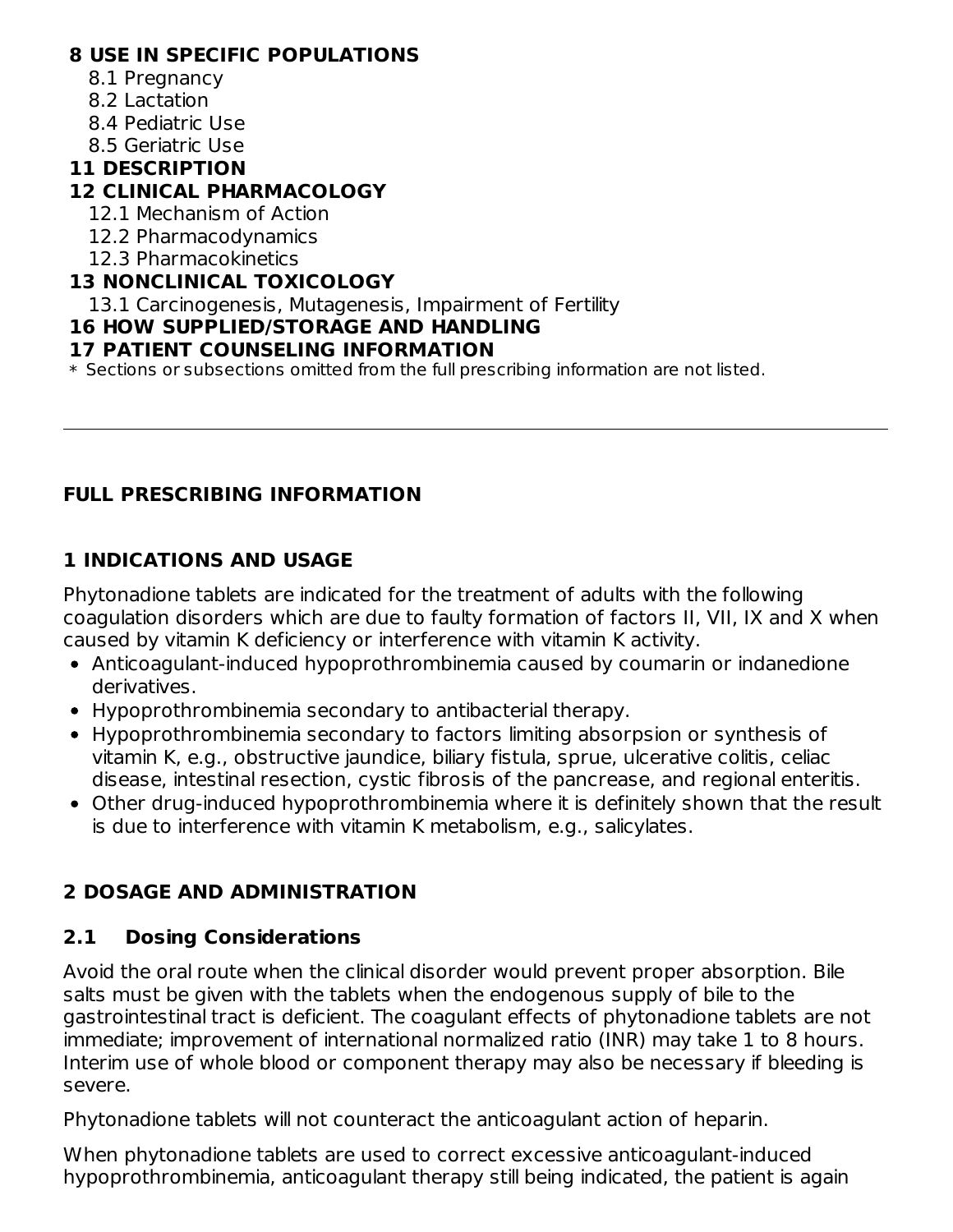faced with the clotting hazards existing prior to starting the anticoagulant therapy. Phytonadione tablets are not a clotting agent, but overzealous therapy with vitamin K1 may restore conditions which originally permitted thromboembolic phenomena. Dosage should be kept as low as possible, and prothrombin time should be checked regularly as clinical conditions indicate.

# **2.2 Recommended Dosage**

### Anticoagulant-Induced Prothrombin Deficiency in Adults

The recommended dose to correct excessively prolonged prothrombin times caused by oral anticoagulant therapy is, 2.5 mg to 10 mg or up to 25 mg initially. In some instances 50 mg may be required. Frequency and amount of subsequent doses should be determined by prothrombin time response or clinical condition. If, in 12 to 48 hours after oral administration, the prothrombin time has not been shortened satisfactorily, repeat the dose.

Repeated large doses of phytonadione tablets are not warranted in liver disease if the response to initial use of the vitamin is unsatisfactory. Failure to respond to phytonadione may indicate a congenital coagulation defect or that the condition being treated is unresponsive to vitamin K.

### Hypoprothrombinemia Due to Other Causes in Adults

If possible, discontinuation or reduction of the dosage of drugs interfering with coagulation mechanisms (such as salicylates, antibiotics) is suggested as an alternative to administering concurrent phytonadione tablets. The severity of the coagulation disorder should determine whether the immediate administration of phytonadione tablets are required in addition to discontinuation or reduction of interfering drugs.

The recommended dose is 2.5 mg to 25 mg or more (sometimes up to 50 mg). Evaluate INR after 6 to 8 hours, and repeat dose if INR remains prolonged. Modify subsequent dosage (amount and frequency) based upon the INR or clinical condition.

# **3 DOSAGE FORMS AND STRENGTHS**

Phytonadione tablets USP, 5 mg are light yellow to yellow colored, round, scored tablets, debossed with "AA" and "05" on either side of scoring and plain on the other side.

# **4 CONTRAINDICATIONS**

Phytonadione tablets are contraindicated in patients with a history of a hypersensitivity reaction to phytonadione or inactive ingredients [see Description (11)].

# **6 ADVERSE REACTIONS**

The following adverse reactions associated with the use of parenteral phytonadione were identified in clinical studies or post-marketing reports. Because some of these reactions were reported voluntarily from a population of uncertain size, it is not always possible to reliably estimate their frequency or establish a causal relationship to drug exposure.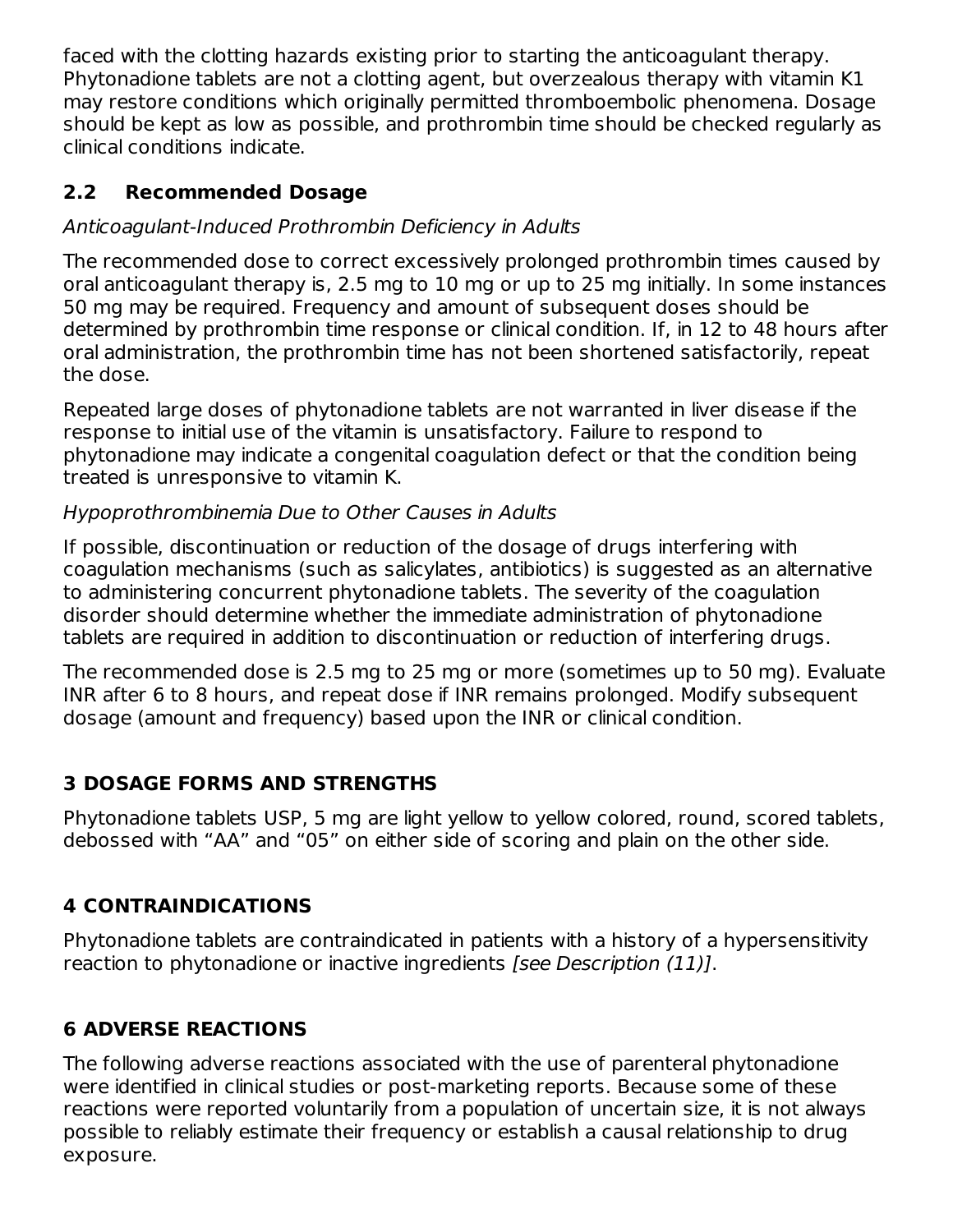Severe hypersensitivity reactions, including anaphylactoid reactions and deaths, have been reported following parenteral administration. The majority of these reported events occurred following intravenous administration.

Transient "flushing sensations" and "peculiar" sensations of taste have been observed with parenteral phytonadione, as well as instances of dizziness, rapid and weak pulse, profuse sweating, brief hypotension, dyspnea, and cyanosis.

Hyperbilirubinemia has been observed in the newborn following administration of parenteral phytonadione. This has occurred primarily with doses above those recommended.

# **7 DRUG INTERACTIONS**

### **Anticoagulants**

Phytonadione may induce temporary resistance to prothrombin-depressing anticoagulants, especially when larger doses of phytonadione are used. Should this occur, higher doses of anticoagulant therapy may be needed when resuming anticoagulant therapy or a change in therapy to a different class of anticoagulant may be necessary (i.e., heparin sodium).

Phytonadione does not affect the anticoagulant action of heparin.

# **8 USE IN SPECIFIC POPULATIONS**

### **8.1 Pregnancy**

### **Risk Summary**

Published studies with the use of phytonadione during pregnancy have not reported a clear association with phytonadione and adverse developmental outcomes [see Data]. There are maternal and fetal risks associated with vitamin K deficiency during pregnancy [see Clinical Considerations]. Animal reproduction studies have not been conducted with phytonadione.

The estimated background risk for the indicated population is unknown. All pregnancies have a background risk of birth defect, loss or other adverse outcomes. In the U.S. general population, the estimated background risk of major birth defects and miscarriage in clinically recognized pregnancies is 2% to 4% and 15% to 20%, respectively.

### **Clinical Considerations**

### Disease-associated maternal and/or embryo/fetal risk

Pregnant women with vitamin K deficiency hypoprothrombinemia may be at increased risk for bleeding diatheses during pregnancy and hemorrhagic events at delivery. Subclinical vitamin K deficiency during pregnancy has been implicated in rare cases of fetal intracranial hemorrhage.

### **Data**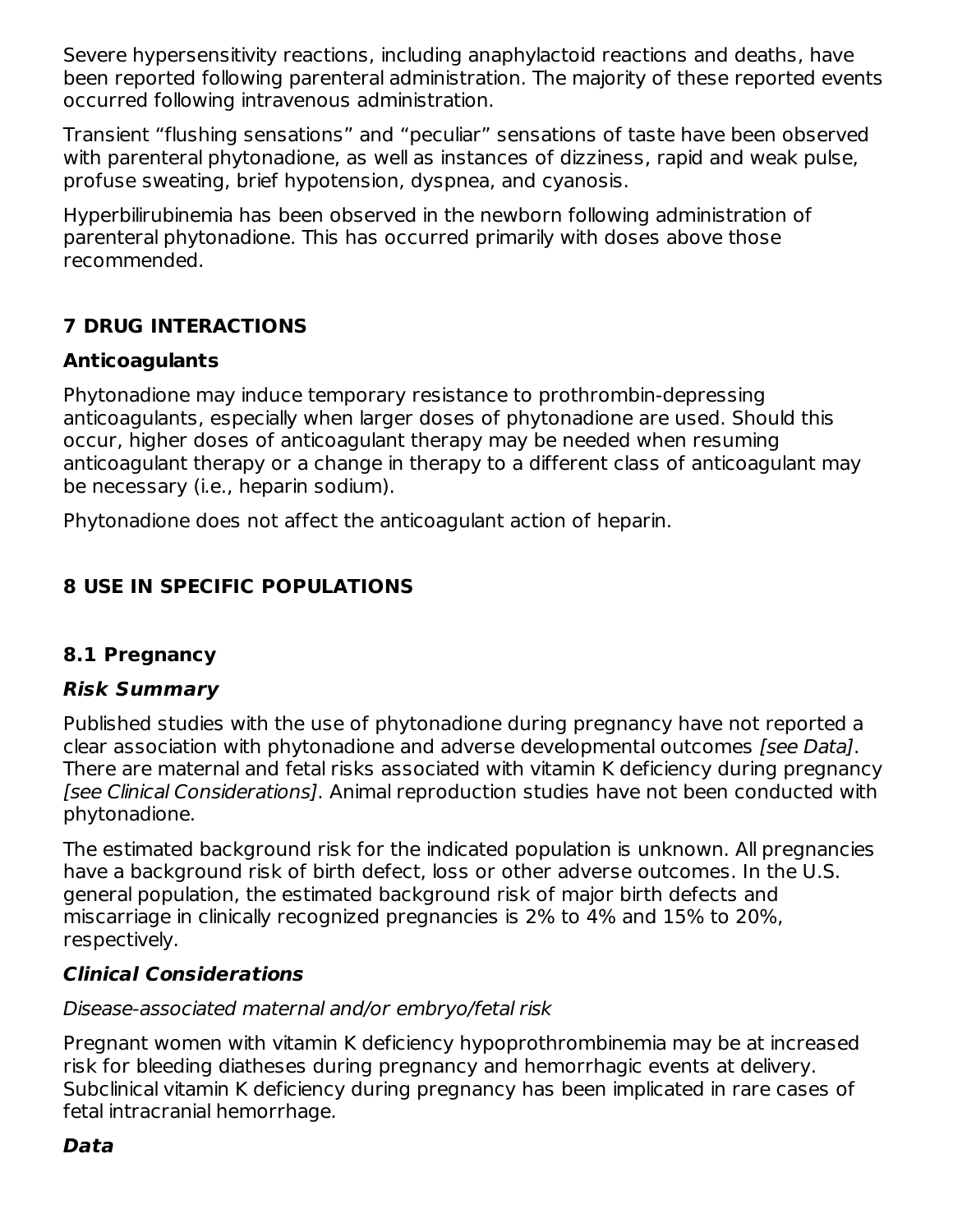### Human Data

Phytonadione has been measured in cord blood of infants whose mothers were treated with phytonadione during pregnancy in concentrations lower than seen in maternal plasma. Administration of vitamin K1 to pregnant women shortly before delivery increased both maternal and cord blood concentrations. Published data do not report a clear association with phytonadione and adverse maternal or fetal outcomes when used during pregnancy. However, these studies cannot definitively establish the absence of any risk because of methodologic limitations including small sample size and lack of blinding.

#### Animal Data

In pregnant rats receiving vitamin K1 orally, fetal plasma and liver concentrations increased following administration, supporting placental transfer.

### **8.2 Lactation**

### **Risk Summary**

Phytonadione is present in breastmilk. There are no data on the effects of phytonadione on the breastfed child or on milk production. The developmental and health benefits of breastfeeding should be considered along with the clinical need for phytonadione and any potential adverse effects on the breastfed child from phytonadione or from the underlying maternal condition.

### **8.4 Pediatric Use**

Safety and effectiveness in pediatric patients have not been established with phytonadione. Hemolysis, jaundice, and hyperbilirubinemia in newborns, particularly in premature infants, have been reported with vitamin K.

### **8.5 Geriatric Use**

Clinical studies of phytonadione did not include sufficient numbers of subjects aged 65 and over to determine whether they respond differently from younger subjects. Other reported clinical experience has not identified differences in responses between the elderly and younger patients. In general, dose selection for an elderly patient should be cautious, usually starting at the low end of the dosing range, reflecting the greater frequency of decreased hepatic, renal, or cardiac function, and of concomitant disease or other drug therapy.

### **11 DESCRIPTION**

Phytonadione is a vitamin K replacement, which is a clear, yellow to amber, very viscous, odorless or practically odourless liquid. It is soluble in dehydrated alcohol, benzene, chloroform and ether; slightly soluble in alcohol (96%) and insoluble in water. It has a molecular weight of 450.70 g/mol.

Phytonadione is 1,4-Naphthalenedione, 2-methyl-3-(3,7,11,15-tetramethyl-2 hexadecenyl)-,[R-[R\*,R\*-(E)]]. Its molecular formula is  $\rm{C_{31}H_{46}O_{2}}$  and its structural formula is: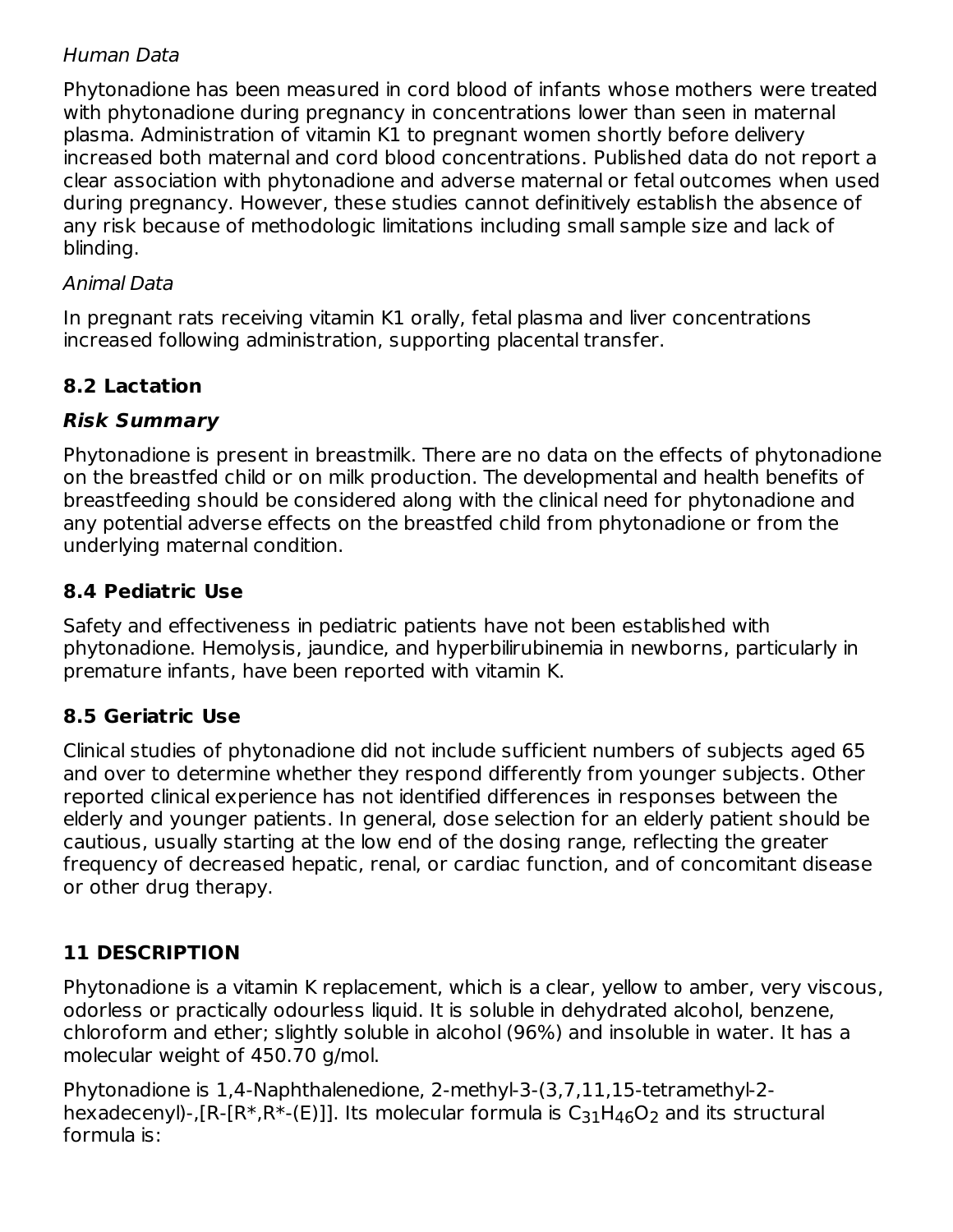

Phytonadione tablets, USP for oral administration contain 5 mg of phytonadione, USP and are light yellow to yellow colored, round, scored tablets, debossed with "AA" and "05" on either side of scoring and plain on the other side. Inactive ingredients are acacia, anhydrous dibasic calcium phosphate, colloidal silicon dioxide, lactose monohydrate, magnesium stearate, pregelatinized starch, and talc.

# **12 CLINICAL PHARMACOLOGY**

### **12.1 Mechanism of Action**

Phytonadione tablets possess the same type and degree of activity as does naturallyoccurring vitamin K, which is necessary for the production via the liver of active prothrombin (factor II), proconvertin (factor VII), plasma thromboplastin component (factor IX), and Stuart factor (factor X). The prothrombin test is sensitive to the levels of three of these four factors – II, VII, and X. Vitamin K is an essential cofactor for a microsomal enzyme that catalyzes the posttranslational carboxylation of multiple, specific, peptide-bound glutamic acid residues in inactive hepatic precursors of factors II, VII, IX, and X. The resulting gamma-carboxyglutamic acid residues convert the precursors into active coagulation factors that are subsequently secreted by liver cells into the blood.

In normal animals and humans, phytonadione is virtually devoid of pharmacodynamic activity. However, in animals and humans deficient in vitamin K, the pharmacological action of vitamin K is related to its normal physiological function, that is, to promote the hepatic biosynthesis of vitamin K-dependent clotting factors.

### **12.2 Pharmacodynamics**

Phytonadione tablets generally exert their effect within 6 to 10 hours.

### **12.3 Pharmacokinetics**

### **Absorption**

Oral phytonadione is adequately absorbed from the gastrointestinal tract only if bile salts are present.

### **Distribution**

After absorption, phytonadione is initially concentrated in the liver, but the concentration declines rapidly. Very little vitamin K accumulates in tissues.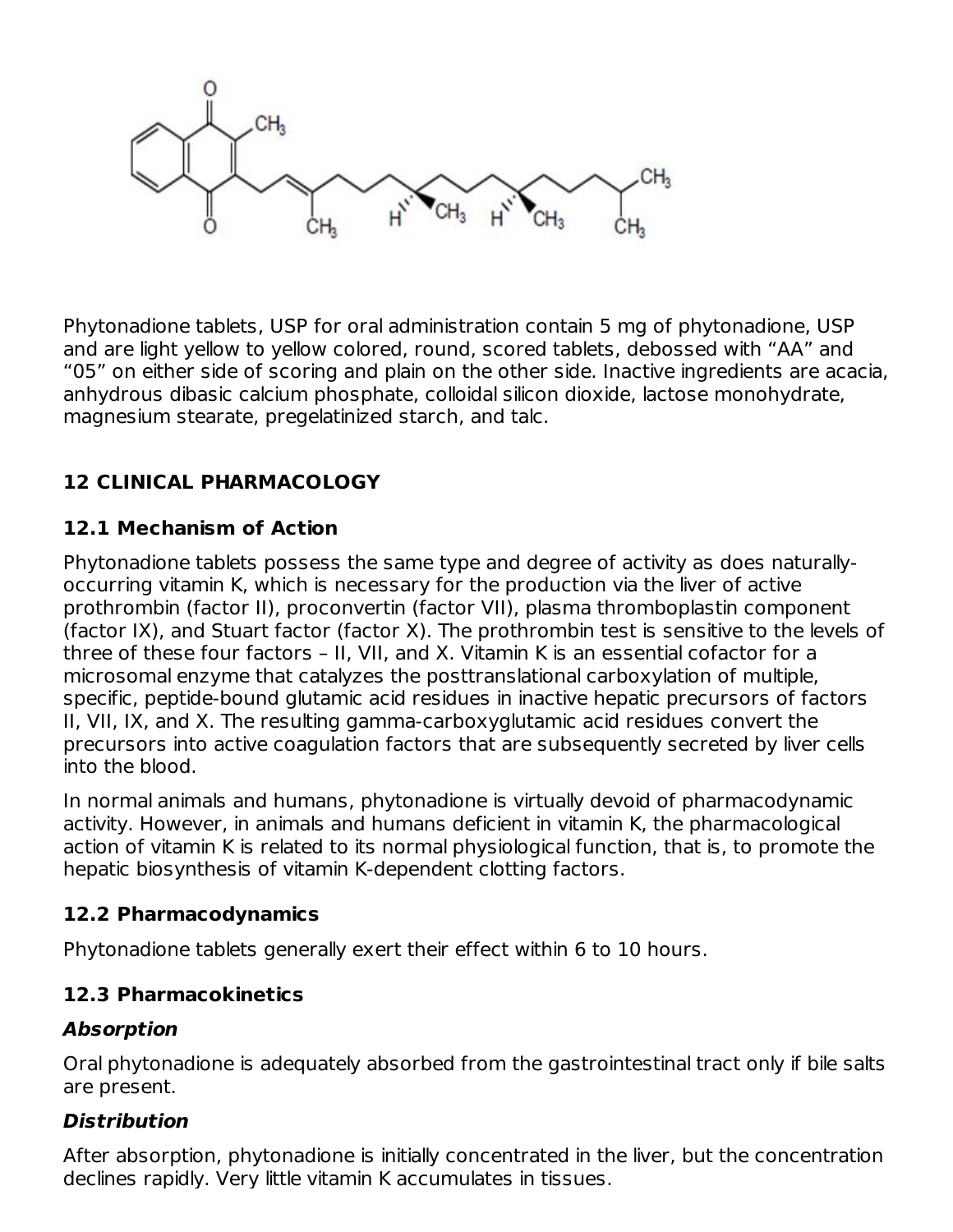#### **Elimination**

Little is known about the metabolic fate of vitamin K. Almost no free unmetabolized vitamin K appears in bile or urine.

#### **13 NONCLINICAL TOXICOLOGY**

#### **13.1 Carcinogenesis, Mutagenesis, Impairment of Fertility**

declines rapidly. Very little vitamin K accumulates in tissues.

Studies of carcinogenicity or impairment of fertility have not been performed with phytonadione. Phytonadione at concentrations up to 2,000 mcg/plate, with or without metabolic activation, was negative in the Ames microbial mutagen test.

#### **16 HOW SUPPLIED/STORAGE AND HANDLING**

Phytonadione Tablets USP, 5 mg are supplied as light yellow to yellow colored, round, scored tablets, debossed with "AA" and "05" on either side of scoring and plain on the other side.

They are available as follows:

| Bottles of 30:  | NDC 69238-1051-3 |
|-----------------|------------------|
| Bottles of 100: | NDC 69238-1051-1 |

#### **Storage**

Store at 20° to 25°C (68° to 77°F); excursions permitted between 15° to 30°C (59° to 86°F) [see USP Controlled Room Temperature].

Always protect phytonadione tablets, USP from light.

Store in tightly closed original container and carton until contents have been used.

#### **17 PATIENT COUNSELING INFORMATION**

Vitamin K1 is fairly rapidly degraded by light; therefore, advise patients to always protect phytonadione tablets from light. Store phytonadione tablets in closed original carton until contents have been used [see How Supplied/Storage and Handling (16)].

Manufactured by: **Amneal Pharmaceuticals Pvt. Ltd. Oral Solid Dosage Unit** Ahmedabad 382213, INDIA

Distributed by: **Amneal Pharmaceuticals LLC** Bridgewater, NJ 08807

Rev. 10-2021-01

#### **PRINCIPAL DISPLAY PANEL**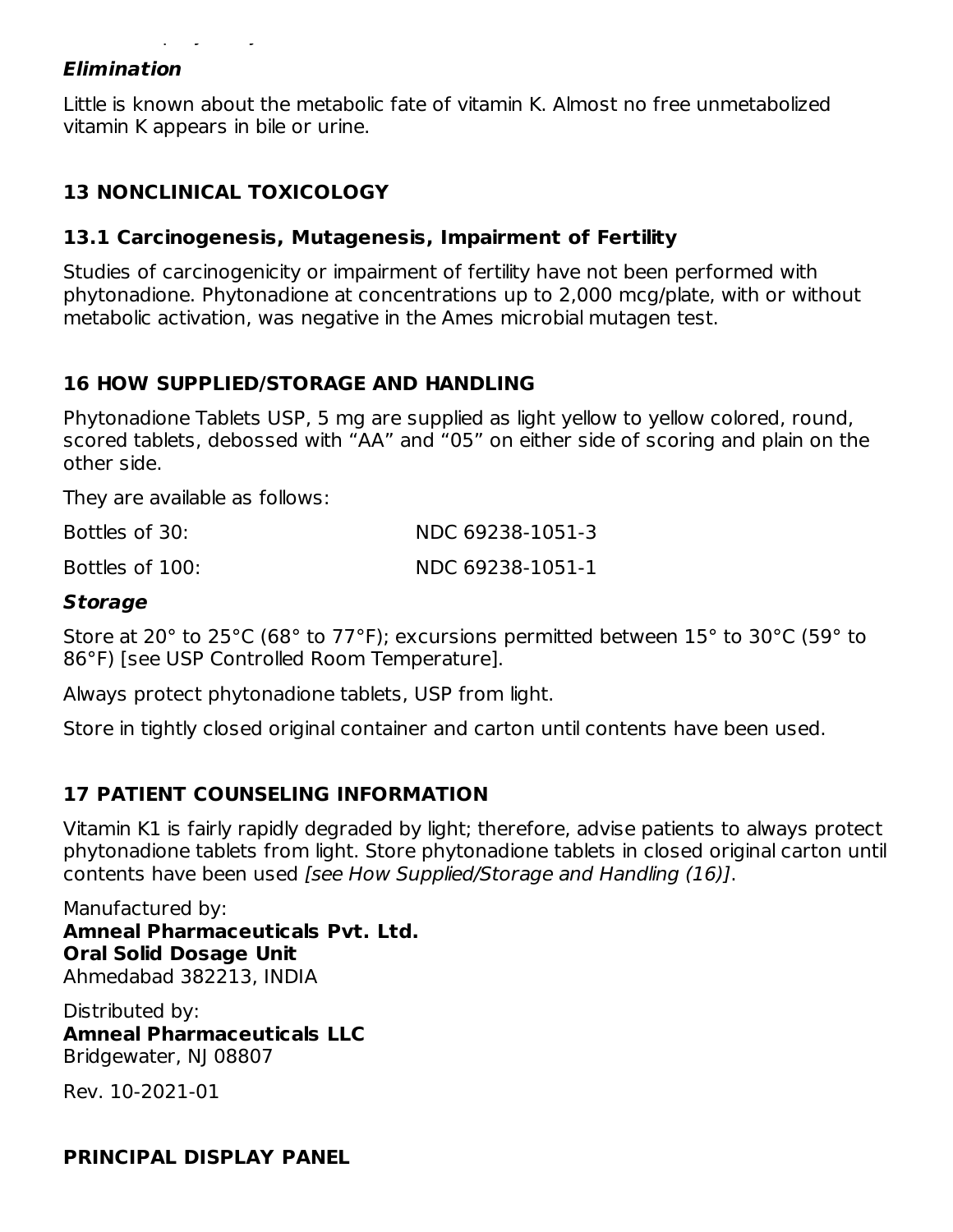#### **NDC 69238-1051-3**

#### **Phytonadione Tablets USP, 5 mg**

**Rx only**

**30 Tablets**

**Bottle Label**

#### **Amneal Pharmaceuticals LLC**



#### **NDC 69238-1051-3**

#### **Phytonadione Tablets USP, 5 mg**

**Rx only**

**30 Tablets**

**Carton Label**

**Amneal Pharmaceuticals LLC**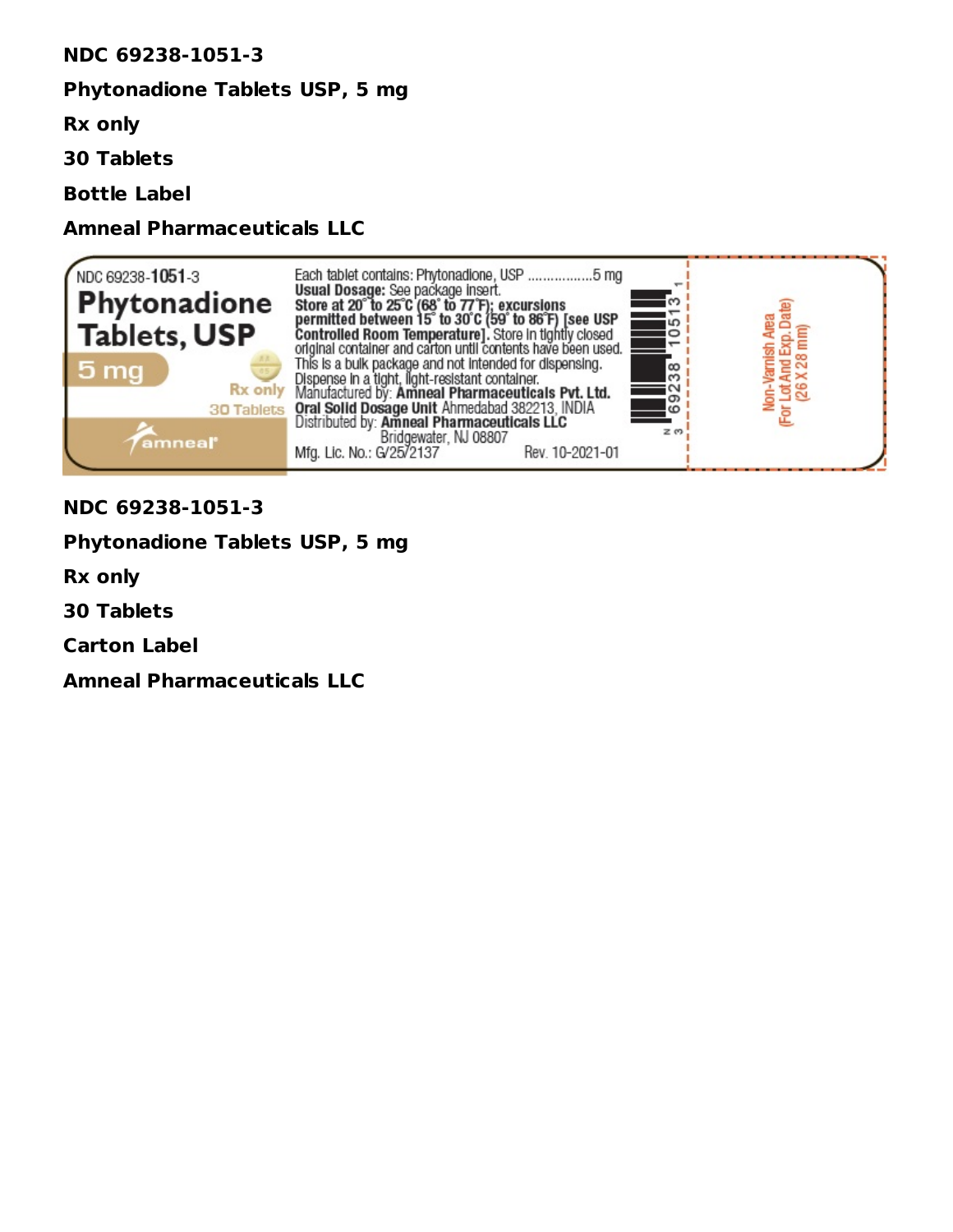

| <b>PHYTONADIONE</b><br>phytonadione tablet                        |                                |                           |  |                 |                 |  |
|-------------------------------------------------------------------|--------------------------------|---------------------------|--|-----------------|-----------------|--|
|                                                                   |                                |                           |  |                 |                 |  |
| <b>Product Information</b>                                        |                                |                           |  |                 |                 |  |
| <b>Product Type</b>                                               | <b>HUMAN PRESCRIPTION DRUG</b> | <b>Item Code (Source)</b> |  |                 | NDC:69238-1051  |  |
| <b>Route of Administration</b>                                    | ORAL                           |                           |  |                 |                 |  |
|                                                                   |                                |                           |  |                 |                 |  |
|                                                                   |                                |                           |  |                 |                 |  |
| <b>Active Ingredient/Active Moiety</b>                            |                                |                           |  |                 |                 |  |
| <b>Basis of Strength</b><br><b>Ingredient Name</b>                |                                |                           |  |                 | <b>Strength</b> |  |
| PHYTONADIONE (UNII: A034SE7857) (PHYTONADIONE - UNII: A034SE7857) |                                | <b>PHYTONADIONE</b>       |  | 5 <sub>mg</sub> |                 |  |
|                                                                   |                                |                           |  |                 |                 |  |
| <b>Inactive Ingredients</b>                                       |                                |                           |  |                 |                 |  |
| <b>Strength</b><br><b>Ingredient Name</b>                         |                                |                           |  |                 |                 |  |
| <b>ACACIELLA ANGUSTISSIMA BARK (UNII: ID3K20OAXF)</b>             |                                |                           |  |                 |                 |  |
| <b>ANHYDROUS DIBASIC CALCIUM PHOSPHATE (UNII: L11K75P92J)</b>     |                                |                           |  |                 |                 |  |
| <b>LACTOSE MONOHYDRATE (UNII: EWO5708I5X)</b>                     |                                |                           |  |                 |                 |  |
| <b>MAGNESIUM STEARATE (UNII: 70097M6I30)</b>                      |                                |                           |  |                 |                 |  |
| <b>SILICON DIOXIDE (UNII: ETJ7Z6XBU4)</b>                         |                                |                           |  |                 |                 |  |
| <b>STARCH, CORN (UNII: O8232NY3SJ)</b>                            |                                |                           |  |                 |                 |  |
| TALC (UNII: 7SEV7J4R1U)                                           |                                |                           |  |                 |                 |  |